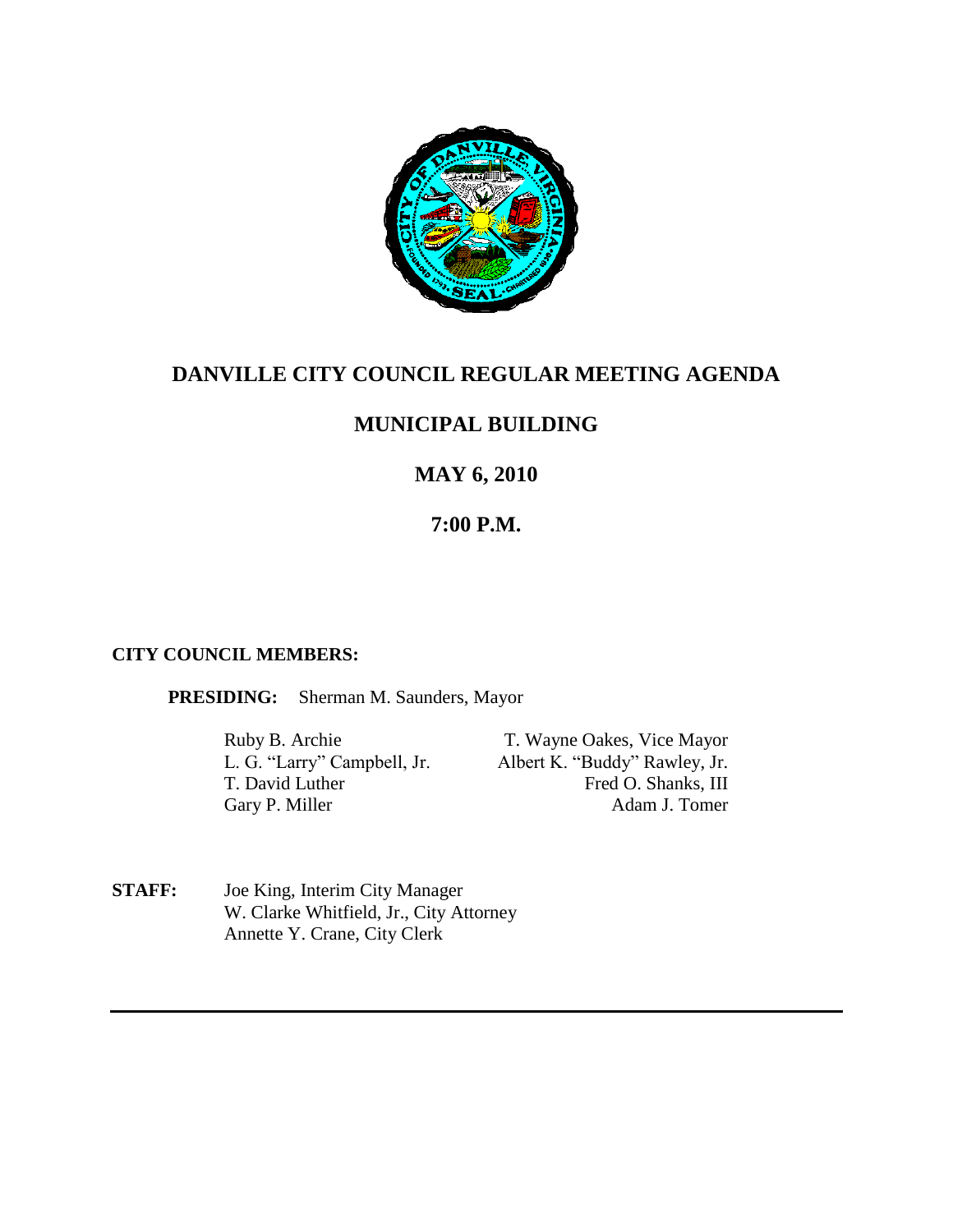## **I. MEETING CALLED TO ORDER**

## **II. ROLL CALL**

**III. INVOCATION** – Council Member Ruby B. Archie

## **IV. PLEDGE OF ALLEGIANCE TO THE FLAG**

### **V. ANNOUNCEMENTS AND SPECIAL RECOGNITION**

### **VI. COMMUNICATIONS FROM VISITORS**

*Citizens who desire to speak on matters not listed on the Agenda will be heard at this time. Citizens who desire to speak on Agenda Items will be heard when the Agenda Item is considered.*

### **VII. OLD BUSINESS**

- A. Consideration of Approval of Minutes for the Special Joint Budget Work Session and Regular Council Meeting both held on April 20, 2010.
- B. Consideration of a Request Authorizing the Issuance of General Obligation Bonds to Finance Utility Capital Improvement Projects and the Fire Headquarters Station/Emergency Dispatch Facility. Council Letter Number 43-10
	- 1. Public Hearing
	- 2. Ordinance Authorizing the Issuance of General Obligation Bonds of the City of Danville, Virginia, in the maximum principal amount of \$10,240,000 to Finance Capital Improvements to the City's Water, Wastewater, Gas and Electric Systems, Capital Improvements to the City's Telecommunications System, the Costs of a New Operations Center to Serve the Utilities Department and a New Combined Fire Station and 911 Dispatch Facility. **FINAL ADOPTION**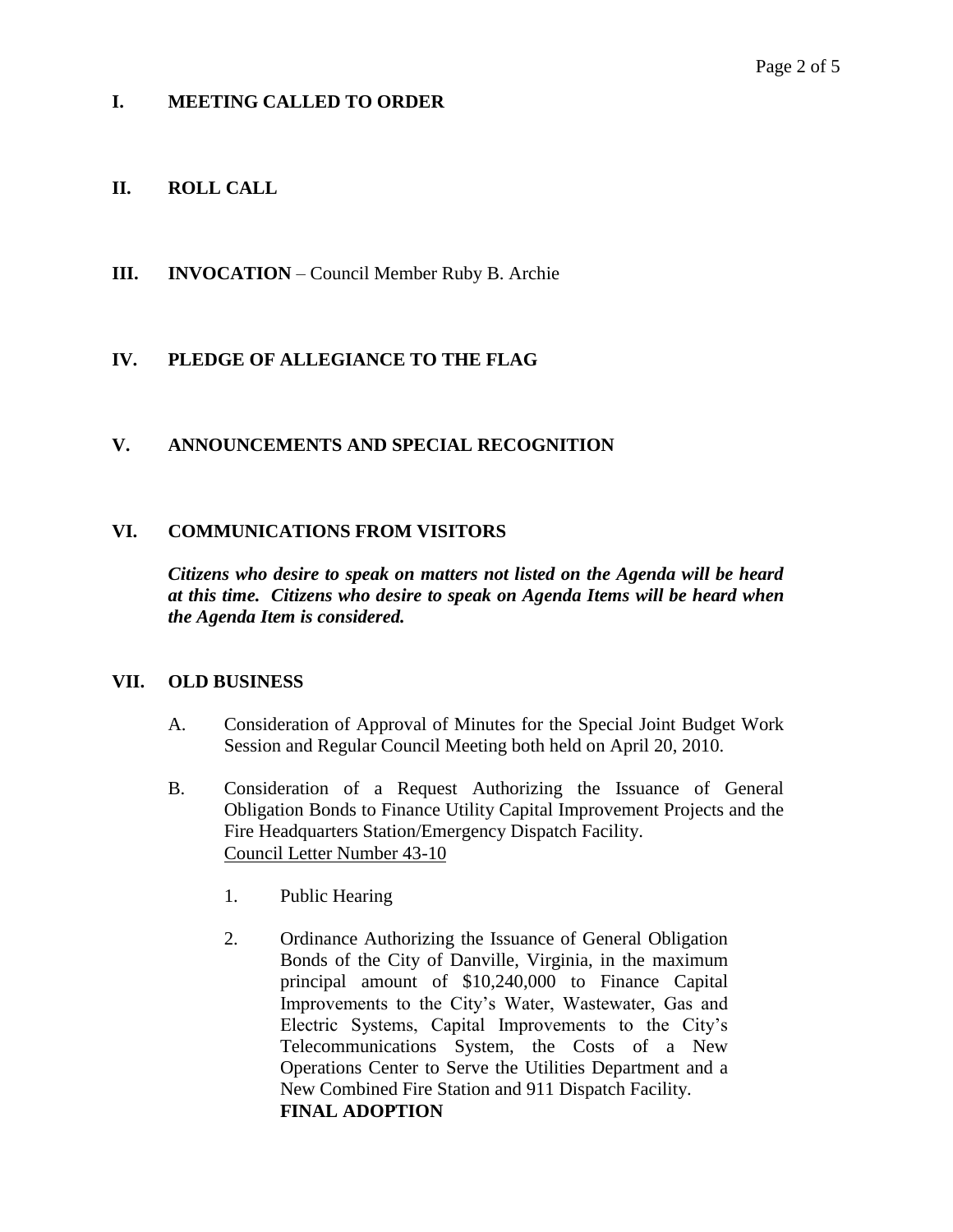C. Consideration of Amendments to the Fiscal Year 2010 Budget Appropriation Ordinances.

*The following Budget Amendments (Items 2 – 5) have been previously discussed by City Council and introduced for First Reading, and will be further considered by City Council in Public Hearing. After the Public Hearing has been closed, there will be no separate discussion on these items and they will be enacted by one motion. If discussion is desired by a Council Member or a Citizen, the Item(s) will be removed from the consent process and considered separately.*

- 1. Public Hearing
- 2. Ordinance Amending the Fiscal Year 2010 Budget Appropriation Ordinance to Provide for a Grant from the State for a Domestic Violence Program Grant in the Amount of \$39,976 and Appropriating Same. Council Letter Number 46-10 – **FINAL ADOPTION**
- 3. Ordinance Amending the Fiscal Year 2010 Budget Appropriation Ordinance to Provide for a Grant from the Virginia State Library on Behalf of Bill and Melinda Gates in the Amount of \$9,100 and a Local Share in the Amount of \$9,100 for a Total Appropriation of \$18,200 and Appropriating Same. Council Letter Number 48-10 **– FINAL ADOPTION**
- 4. Ordinance Amending the Fiscal Year 2010 Budget Appropriation Ordinance by Increasing Revenues from the Tobacco Region Opportunity Fund for Economic Development Incentive Packages for an Appropriation in the Amount of \$640,000 and Appropriating the Same. Council Letter Number 49-10 – **FINAL ADOPTION**
- 5. Ordinance Amending the Fiscal Year 2010 Budget Appropriation Ordinance to Provide for Contribution-in-Aid from the Virginia Department of Transportation (VDOT) in the Amount of \$105,680 and Transfers to Cover Local Funding in the Amount of \$595,643 for Replacement of Water and Gas Lines for the Robertson Bridge Project and Appropriating Same.

Council Letter Number 50-10 – **FINAL ADOPTION**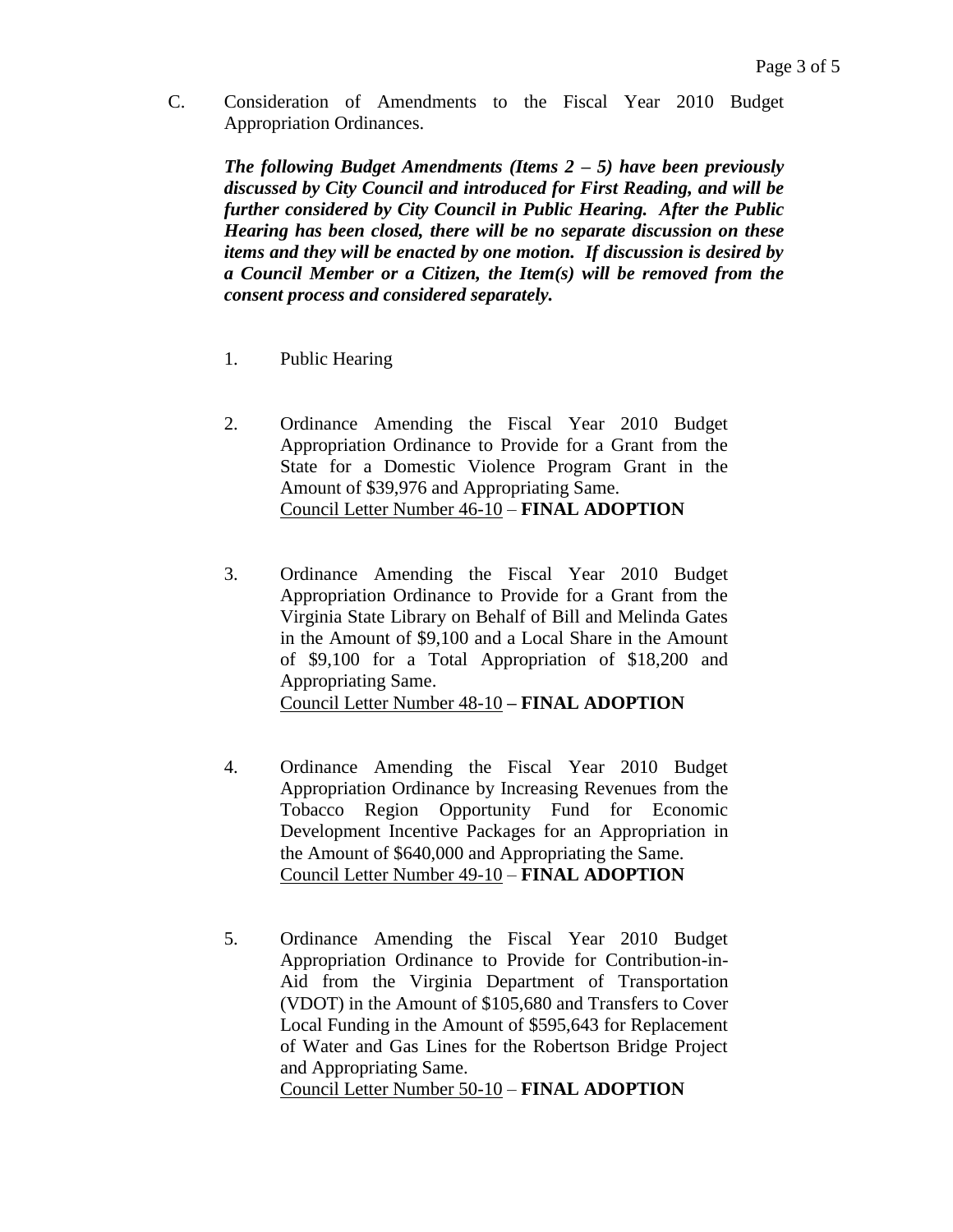### **VIII. NEW BUSINESS**

- A. Consideration of a Request for a Special Use Permit for Property Located at 609 Keen Street for the Operation of a Beauty School. Council Letter Number 53-10
	- 1. Public Hearing
	- 2. Ordinance Granting a Special Use Permit to Allow for a School in Accordance with Article 3.K, Section C, Item 15, of Chapter 41 of the Code of the City of Danville, Virginia, 1986, as Amended, at 609 Keen Street.
- B. Consideration of a Request for a Special Use Permit for Property Located at 401 South Ridge Street for the Operation of a Facility for Teens with Video Games and Dances. Council Letter Number 54-10
	- 1. Public Hearing
	- 2. Ordinance Granting a Special Use Permit to Authorize a Commercial Indoor Recreation Establishment in Accordance with Article 3.K, Section C, Item 5, of Chapter 41 of the Code of the City of Danville, Virginia, 1986, as Amended, at 401 South Ridge Street.
- C. Consideration of the 2010-2014 Consolidated Plan Including a One-Year Action Plan for Community Development Block Grant (CDBG) and HOME Investment Partnership (HOME) Programs. Council Letter Number 39-10
	- 1. Public Hearing
	- 2. Resolution Authorizing the City Manager to Submit to the U.S. Department of Housing and Urban Development (HUD) a 2010-2014 Consolidated Plan including a One Year Action Plan.
- D. Consideration of the Fiscal Year 2011 Budget for the Danville Public Schools. Council Letter Number 55-10
	- 1. Public Hearing
	- 2. Resolution Approving the Budget of the School Board of the City of Danville for the Fiscal Year Ending June 30, 2011. **FIRST READING**